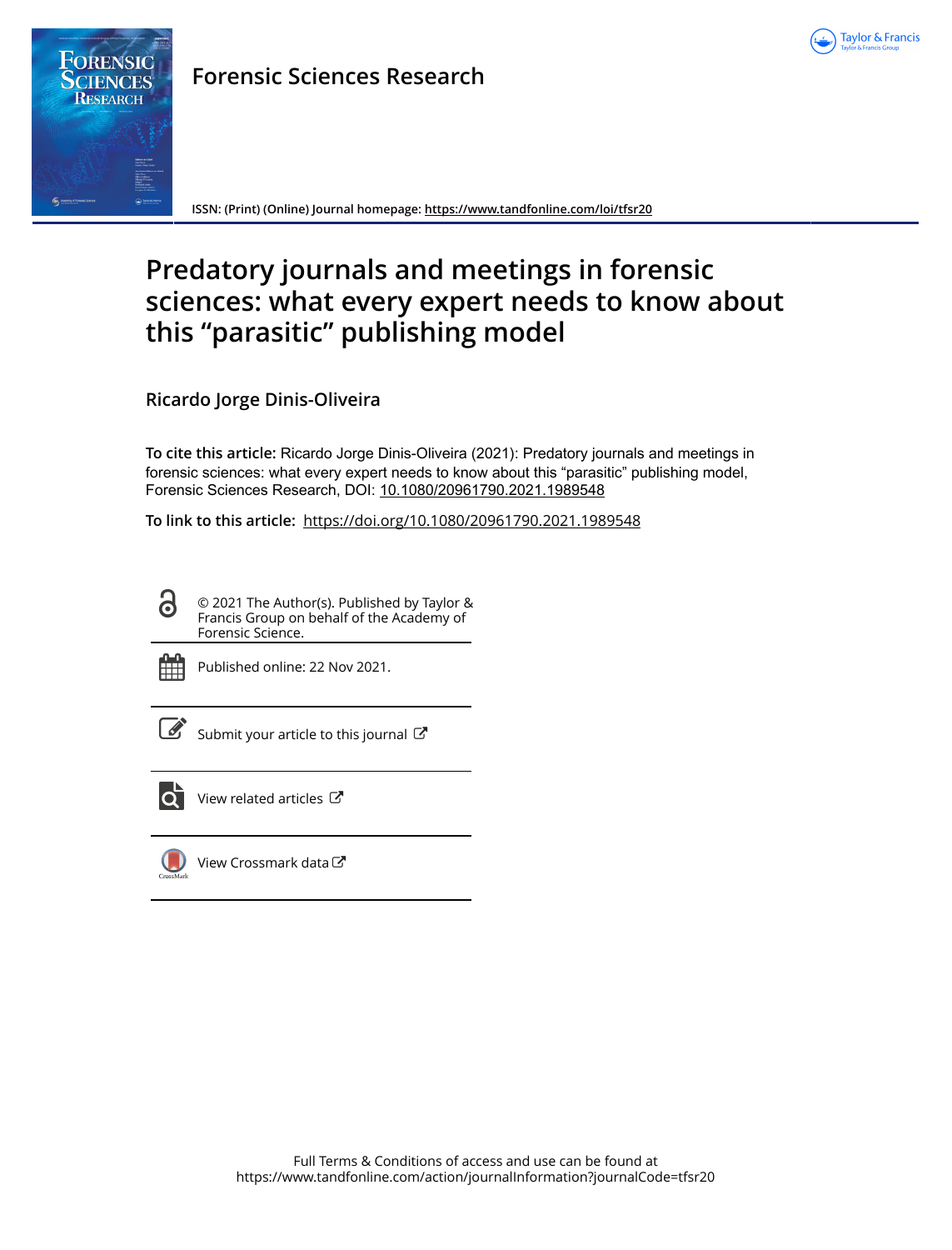#### **RFVIFW**

**a** OPEN ACCESS

Check for updates

Taylor & Francis

### **Predatory journals and meetings in forensic sciences: what every expert needs to know about this "parasitic" publishing model**

#### Ricardo Jorge Dinis-Oliveira<sup>[a,](#page-1-0)[b,](#page-1-1)[c](#page-1-2)</sup>

<span id="page-1-2"></span><span id="page-1-1"></span><span id="page-1-0"></span><sup>a</sup>TOXRUN – Toxicology Research Unit, University Institute of Health Sciences (IUCS), CESPU, CRL, Gandra, Portugal; <sup>b</sup>Department of Public Health and Forensic Sciences, and Medical Education, Faculty of Medicine, University of Porto, Porto, Portugal; <sup>c</sup>UCIBIO, REQUIMTE, Laboratory of Toxicology, Department of Biological Sciences, Faculty of Pharmacy, University of Porto, Porto, Portugal

#### **ARSTRACT**

The emergence of the Internet has transformed all areas of society. This includes the universe of scientific publications, with several publishers now exclusively focusing on the electronic format and open access model while expanding to a megajournal scope. In this context, the pandemic of predatory open access journals (POAJs) and meetings are of grave concern to the academic and research community. This new shift within academia produces a variety of new victims; namely, the authors themselves. In turn, scientific knowledge is often discredited, with the public placing less trust in science. Now more than ever, performing research with integrity and selecting a journal in which to publish requires close attention and expertise. The "predatory movement" has developed increasingly sophisticated techniques for misleading people into believing what seem to be credible professional layouts and legitimate invitations. Initiatives such as the Jeffrey Beall's list, the Cabell's Scholarly Analytics and Think.Check.Submit offer some guidance to uncover the "parasitic" intervention of predatory journals and meetings, but specific education in this field is sorely needed. This work aims to review the main characteristics of predatory journals and meetings and to analyze this topic in the context of forensic and legal medicine research.

#### ARTICLE HISTORY

Received 13 September 2021 Accepted 30 September 2021

#### **KEYWORDS**

Forensic sciences; predatory open access journals; predatory meetings; Jeffrey Beall's list; research integrity; peer review; scientific publishing

#### **Introduction**

<span id="page-1-3"></span>Since researchers need to publish to maintain their status or advance in their academic careers and increase their *h*-index scores, the pressure to publish has grown exponentially  $[1-3]$ . As in other sectors of society such as economics, the maxim of supply and demand applies here. The problem with scholarly journals is that the supply is so extensive that it becomes difficult to distinguish between journals that are worthy of attention and those that are better to avoid.

The current emphasis seems to be shifting too far in the direction of speed science rather than careful, robust research. This needs to be balanced, particularly since scientific results often drive regulatory agencies' decisions. In the race to find treatments and vaccines for COVID-19, for example, it has become even more essential for society to be able to trust science as well as the drug companies seeking regulatory approval. Prestigious medical journals are also victims of misconduct during the COVID-19 pandemic, particularly due to ultrarapid scientific data publication in some <span id="page-1-4"></span>cases [[4–6\]](#page-6-1). Moreover, in trying to understand the scientific aspects of the disease, the public seems to be more interested in reading and reacting to scientific papers. This presents a challenge, since scientific data are typically presented in terms that require specialized knowledge and literacy. The COVID-19 pandemic has also brought atypical times for scientific publishing. Most journals are publishing COVID-19-related topics in an open access format, and the peer review process is saturated, in some cases failing in its capacity to scrutinize research [[7](#page-6-2)].

<span id="page-1-8"></span><span id="page-1-7"></span><span id="page-1-6"></span><span id="page-1-5"></span>In the context of scientific publishing, predatory open access journals (POAJs) are emerging as a critical topic of discussion. Numerous publications address problems associated with POAJs, proposing potential solutions and educational campaigns that could reduce the flow of manuscripts to such journals [\[8–12](#page-6-3)]. In fact, some authors have warned that we are facing the age of academic racketeering [[13\]](#page-6-4). A 2015 study reported more than half a million articles published in POAJs [[14\]](#page-6-5). As scientists, nearly every day we receive poorly written email invitations

CONTACT Ricardo Jorge Dinis-Oliveira a [ricardinis@sapo.pt](mailto:ricardinis@sapo.pt); [ricardinis@med.up.pt](mailto:ricardinis@med.up.pt)

© 2021 The Author(s). Published by Taylor & Francis Group on behalf of the Academy of Forensic Science.

This is an Open Access article distributed under the terms of the Creative Commons Attribution License [\(http://creativecommons.org/licenses/by/4.0/](http://creativecommons.org/licenses/by/4.0/)), which permits unrestricted use, distribution, and reproduction in any medium, provided the original work is properly cited.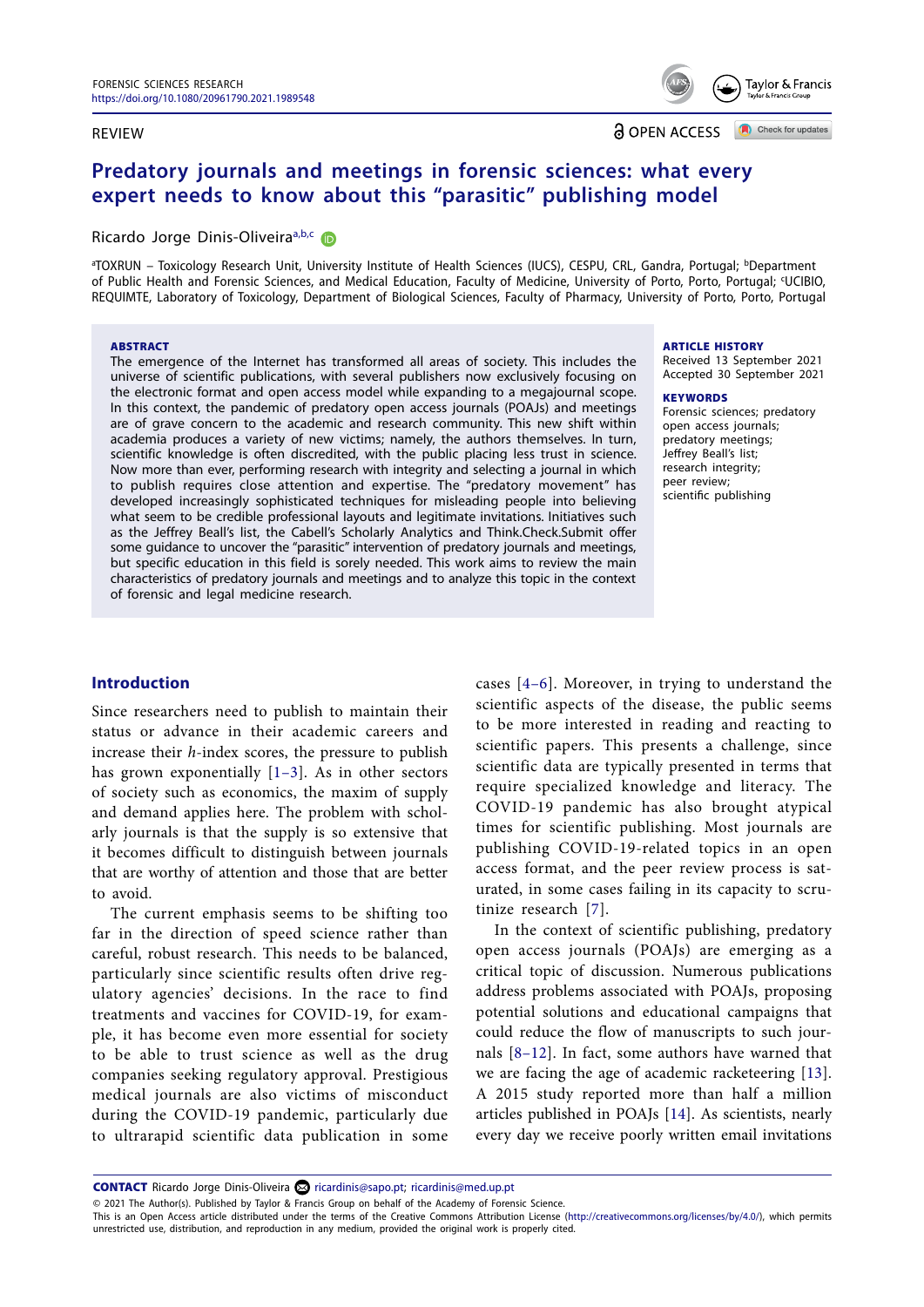<span id="page-2-1"></span><span id="page-2-0"></span>to publish in POAJs, usually unrelated to our subject matter expertise. In addition, when we receive an invitation, others with whom we frequently coauthor papers also receive the same message. In an astonishing study, a fictitious scientist named Dr. Anna O. Szust (*Oszust* means "fraud" in Polish) submitted a fake application for an editor position to 360 journals, a mix of legitimate titles and suspected POAJs. Forty predatory journals accepted her name as editor (i.e. "Dr. Fraud"), some within only a few hours of being contacted [[15\]](#page-6-6). In another study, John Bohannon submitted obviously false articles related to cancer treatment, with fake authors and affiliations, to 304 scientific journals and obtained an acceptance rate of 51.6% [[16](#page-6-7)]. Sadly, anyone can have almost anything published [[10\]](#page-6-8) with the advent of a dubious marketplace where science is for sale [[8](#page-6-3)]. Despite measures taken, the number of articles in these pseudo-academic journals is still rapidly increasing [\[8](#page-6-3), [11,](#page-6-9) [17](#page-6-10)]. Although they exist in all scientific areas, biomedicine seems to be most affected [[18](#page-6-11)]. Particularly in the forensic sciences, I have received numerous invitations to publish articles in predatory journals competing for authors and revenue, most of them with names similar to those of respected publications, which deliberately causes confusion. Indeed, I have often stopped to read an invitation email from the *Journal of Forensic Science and Research* ([jfsr.journal@bioijournals.com](mailto:jfsr.journal@bioijournals.com)), given the fact that I am accustomed to paying attention to correspondence from contacts of the original and legitimate journal, *Forensic Sciences Research* ([fsr@](mailto:fsr@ssfjd.cn) [ssfjd.cn\)](mailto:fsr@ssfjd.cn).

<span id="page-2-3"></span>It is important for us to exercise caution as we seek to avoid confusing POAJ with genuine open access journals. Although POAJs advertise peer review, this scrutiny is typically absent, as can easily be detected by looking at the date of submission, peer review, and receipt of the acceptance letter. Since results and conclusions may be produced in such journals without the benefit of critique by actual experts, inaccurate data may drive court decisions on the part of those not familiar with such publications, leading to harmful repercussions for patients and society, as well as for political and economic realms.

This paper seeks to complement and update my initial reflection on research integrity [\[4\]](#page-6-1) by reviewing the main characteristics of predatory journals and meetings, analyzing this issue in the context of forensic and legal medicine research.

#### **Methods**

An exhaustive search was conducted in a range of databases to achieve cross-disciplinary coverage,

<span id="page-2-4"></span>including PubMed (US National Library of Medicine), Web of Science, Embase and Scopus and Google Scholar, and *via* Google to identify grey literature (those produced outside the traditional commercial/academic publishing channels). Approximately 95 documents were consulted, with 54 citations, which are listed in the References section of this review. A date limit was not applied, but most publications retrieved were released after 2012 when the term "predatory journal" entered the mainstream literature [[19](#page-6-12)]. Multiple combinations of the following keywords were used: predatory journals/publisher, predatory meetings/ conferences, forensic sciences, legal medicine, law, and justice. Retrieved journal articles, as well as books, general newspapers, and government documents, were also reviewed for possible additional publications related to this topic. Nevertheless, it is possible that some relevant documents were missed, especially due to the absence of universally accepted terms regarding POAJs. To reduce the effect of this limitation, articles written in different languages such as English, French, Spanish and Portuguese were searched.

#### <span id="page-2-2"></span>**Predatory journals**

<span id="page-2-11"></span><span id="page-2-10"></span><span id="page-2-9"></span><span id="page-2-8"></span><span id="page-2-7"></span><span id="page-2-6"></span><span id="page-2-5"></span>No standard accepted definition of predatory publishing currently exists [\[20\]](#page-6-13). Moreover, reductionist terms to denote predatory journals such as "illegitimate journals" [[21](#page-7-0)], "dark" journals [[22\]](#page-7-1), "open access journals with questionable marketing and peer review practices" [[14](#page-6-5)] have appeared in the literature, increasing confusion regarding the nomenclature around this topic. It is therefore difficult for academic and research institutions to educate authors and to establish explicit policies to deter submissions to predatory journals, which typically include dubious open access journals where the costs associated with publishing, such as article processing charges (APC) are paid by the authors [[23](#page-7-2), [24](#page-7-3)]. This business model is becoming the most popular among publishers as opposed to the traditional subscription-based journals in which the reader pays for the content. The term "predatory journal" was first coined by Jeffrey Beall [[19\]](#page-6-12), an American librarian and scientist, to refer to the exploitative and fraudulent open access publishing model that applies APC without actually providing the peer review editorial services associated with legitimate journals [[19](#page-6-12), [25\]](#page-7-4). Jeffrey Beall also called these "counterfeit and dishonest journals", noting their lack of transparency [[19](#page-6-12), [26\]](#page-7-5). He has also criticized the Directory of Open Access Journals (DOAJ) "for relying on data supplied by journal publishers to determine whether the journal in question should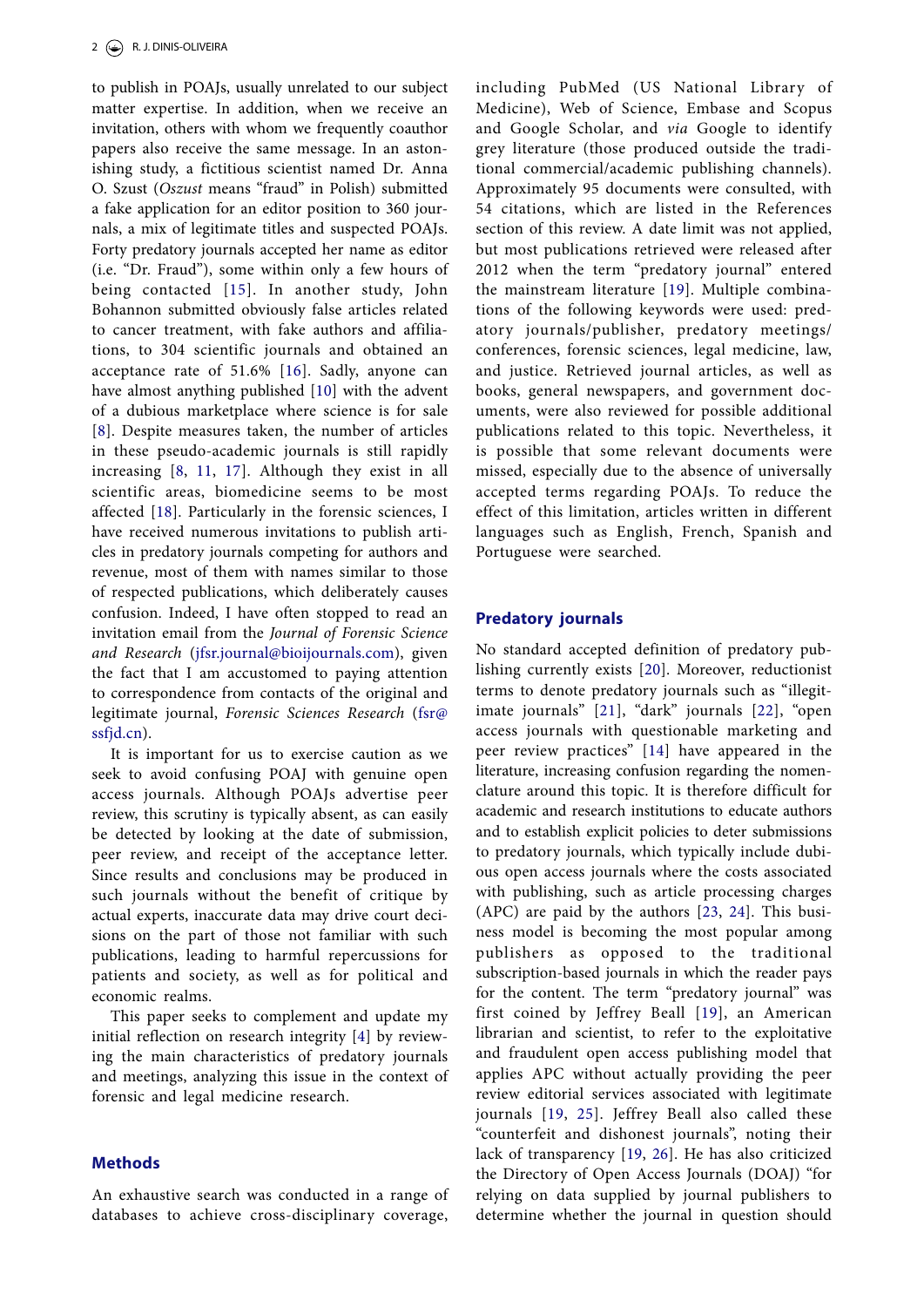<span id="page-3-1"></span>be included in the directory" [[27](#page-7-6)]. As a sort of autobiography, Jeffrey Beall provided an overview of the history of POAJs, his scathing criticism, and the beginning of his emotional and professional involvement with this problem [[9\]](#page-6-14). The author has created and maintained a publicly accessible list since January 2012 (the Beall's list) in his blog entitled *Scholarly Open Access* aiming to summarize potential, possible, or probable predatory scholarly open access publishers using his own predefined criteria. The website was shut down in January 2017, reportedly in response to threats, lawsuits and pressure from his employer, the University of Colorado Denver, and out of fear for his job [[9](#page-6-14), [28](#page-7-7)]. Fortunately, the essence of his work continues in several websites, such as the <https://beallslist.net/>, which provides an updated version of Beall's list [[29\]](#page-7-8), the Cabell's Scholarly Analytics, which provides a Blacklist (questionable journals) and Whitelist (reputable journals) available for a fee in [http://](http://www2.cabells.com/) [www2.cabells.com/](http://www2.cabells.com/) [[30\]](#page-7-9), and the Think.Check. Submit campaign to help researchers identify trusted journals and publishers for their research ([https://](https://thinkchecksubmit.org/) [thinkchecksubmit.org/](https://thinkchecksubmit.org/)) [[31](#page-7-10)].

<span id="page-3-6"></span><span id="page-3-5"></span><span id="page-3-4"></span><span id="page-3-3"></span>In a recent study of the topic, although the US was the most common of the reported publishers' country, when addresses were checked using Google Maps and Google Street View, in almost 50% of cases, the locations were considered "unreliable" [[32\]](#page-7-11). The commonly retrieved locations in these cases were residential houses in rural or peripheral areas, but also included markets, pharmacies, post offices, and restaurants. Declaring false addresses in the US, UK, Canada or Australia is a devious means used to try to improve credibility and attract researchers from high-income countries [\[14\]](#page-6-5). Indeed, these predators typically have "offices" in Pakistan, Malaysia, India, or Nigeria [[19](#page-6-12), [33\]](#page-7-12). Curiously, it was suggested that there are more "British Journals" based in Pakistan than in the UK [\[34](#page-7-13)]. [Table 1](#page-3-0) compiles a checklist of some of the major characteristics of POAJs.

<span id="page-3-8"></span><span id="page-3-7"></span>Supplementing this list, Iowa State University attempted to classify predatory journals, proposing four different categories: phisher, imposter or hijacker, trojan horse, and unicorn. Definitions are provided in [Table 2.](#page-4-0)

<span id="page-3-9"></span>Transformation of legitimate journals into predatory journals is also an important issue. Maintenance is relevant, because despite considerable efforts, sometimes even good journals cannot withstand the competition. For example, the esteemed Canadian medical journal, *Experimental & Clinical Cardiology*, after being sold by the Pulsus Publishing Group in 2013 to the offshore owners of Cardiology Academic Press, started to publish scientific "junk for hire", still capitalizing on the journal's original good name [[35](#page-7-14)].

<span id="page-3-2"></span><span id="page-3-0"></span>

|                      | Table 1. Primary reported characteristics of predatory open |  |  |
|----------------------|-------------------------------------------------------------|--|--|
| access journals [20] |                                                             |  |  |

| No.          | Main characteristics of predatory journals                                                                                                                                                                                                                                                                                                                                                                                      |
|--------------|---------------------------------------------------------------------------------------------------------------------------------------------------------------------------------------------------------------------------------------------------------------------------------------------------------------------------------------------------------------------------------------------------------------------------------|
| $\mathbf{1}$ | Persuasive language via aggressive e-mail spamming tactics<br>and promises of publication in a short time while offering<br>fast-track services for extra fees. This should not be<br>confused with calls for papers as legitimate marketing<br>strategies from reputable journals and publishers                                                                                                                               |
| 2            | Letters are flattering, and their content typically mentions<br>previous publications of the author in a particular field                                                                                                                                                                                                                                                                                                       |
| 3            | Claim to have an impact factor (or use fake designations such<br>as Cite Factor, General Impact Factor, Global Impact Factor,<br>International Scientific Indexing and Scientific or Journal<br>Impact Factor) or other indexes (e.g. Scopus, PubMd and<br>DOAJ) that turn out to be false. It is important to verify the<br>veracity of information in original websites such as the<br>Journal Citation Reports of Clarivate® |
| 4            | APC are not explicit and usually claim generous discounts.<br>Some demand APC before acceptance. Very low APC, such<br>as <\$150 USD are typically practiced                                                                                                                                                                                                                                                                    |
| 5            | Lack transparency and publish virtually anything without<br>quality peer review (i.e. guaranteed publishing), claiming<br>"multidisciplinary scope" to attract authors from different<br>fields                                                                                                                                                                                                                                 |
| 6            | Manuscript corrections are usually not requested                                                                                                                                                                                                                                                                                                                                                                                |
| 7            | The office address is not specific or accessible and may be a<br>shop, park, or private apartment                                                                                                                                                                                                                                                                                                                               |
| 8            | Use "free email" addresses (e.g. @gmail.com or @yahoo.com)<br>rather than professional sources for correspondence; and<br>article submissions occur via email and not online via specific<br>platforms such as ScholarOne® and Editorial Manager®                                                                                                                                                                               |
| 9            | Names and logos mimic reputable journals and typically<br>include words such as "British", "American", "European", etc.<br>in the journal title                                                                                                                                                                                                                                                                                 |
| 10           | Some of these journals may exist for only a few weeks                                                                                                                                                                                                                                                                                                                                                                           |
| 11           | Articles are published predominantly by authors around the<br>world, but specially by authors from certain developing<br>countries                                                                                                                                                                                                                                                                                              |
| 12           | Advertise that they are affiliated with COPE and WAME and<br>follow ICMJE quidelines, but this is not the case;<br>intentionally misrepresent their own practices                                                                                                                                                                                                                                                               |
| 13           | Editorial board is not clearly visible, or is incomplete and lacks<br>legitimacy (e.g. appointed without knowledge, irrelevant<br>skillset, and "serving" on boards of several journals of<br>different scientific areas)                                                                                                                                                                                                       |
| 14           | No digital preservation of articles, guidelines for determining<br>authorship (e.g. ICMJE), or retraction policies for cases of<br>misconduct                                                                                                                                                                                                                                                                                   |
| 15           | Journal is included in Jeffrey Beall's or Standalone lists or has<br>been flagged by Retraction Watch website                                                                                                                                                                                                                                                                                                                   |
| 16           | Articles are never cited in reputable journals                                                                                                                                                                                                                                                                                                                                                                                  |
| 17           | No mention of word limit for articles as the online<br>maintenance costs are irrelevant                                                                                                                                                                                                                                                                                                                                         |
|              | APC: article processing charges; DOAJ: Directory of Open Access<br>Journals; WAME: The World Association of Medical Editors; ICMJE:<br>International Committee of Medical Journal Editors; COPE:                                                                                                                                                                                                                                |

#### **Predatory meetings**

<span id="page-3-12"></span><span id="page-3-11"></span><span id="page-3-10"></span>Although not as pervasive as POAJs, the literature in this area also reveals the harmful impacts of predatory conferences [\[36](#page-7-15), [37](#page-7-16)]. Jeffrey Beall first coined the term "predatory meetings/conferences" to characterize the activity of the OMICS Publishing Group and others in organizing scientific conferences claiming several characteristics, the majority of which are fake or fictional. This represents an expansion of the predatory publishing business model to exploit presenters and attendees only to maximize their profits [\[38](#page-7-17)] and certainly are not the authentic meetings the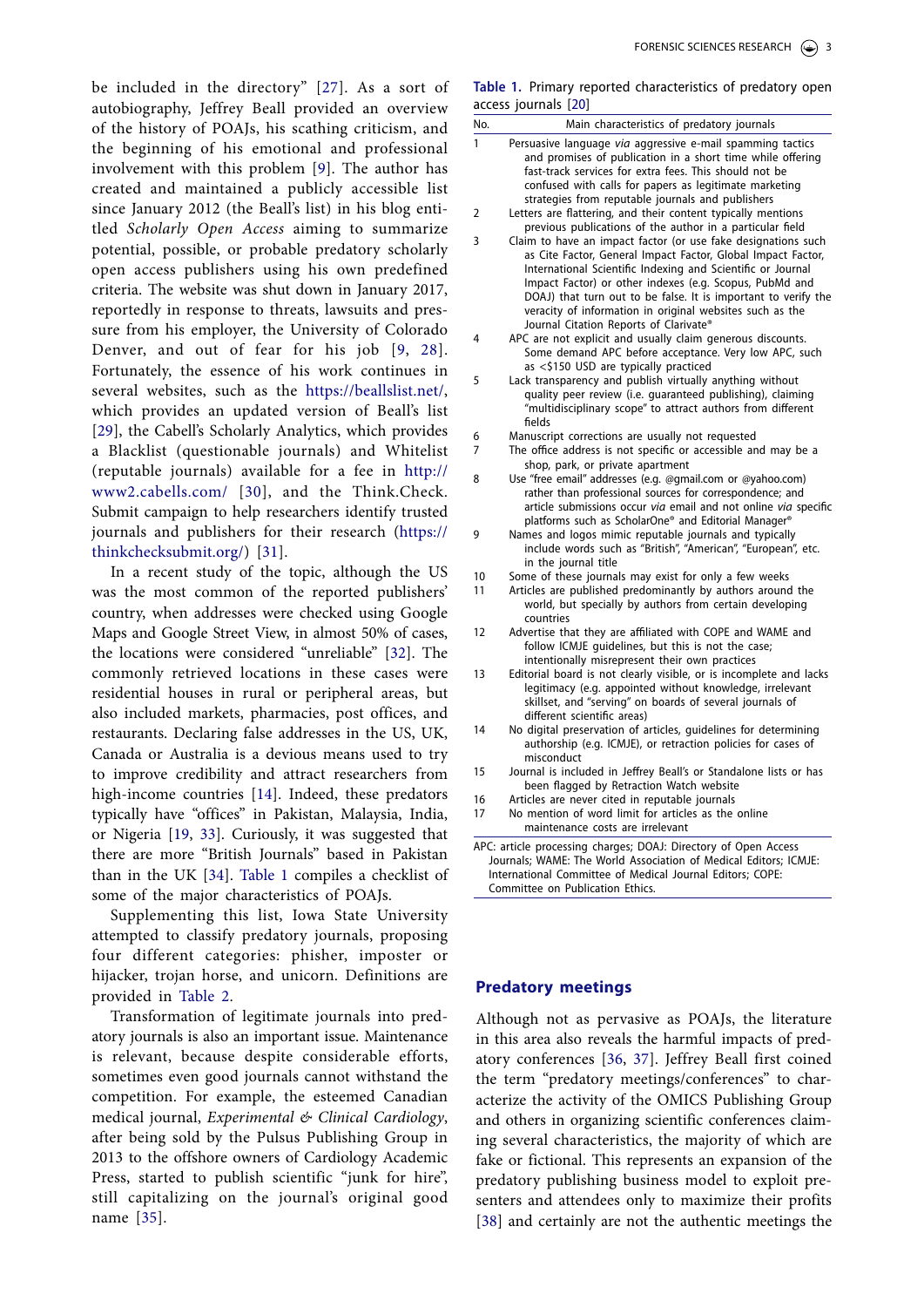| $\frac{1}{2}$                   |                                                                                                                                                                                                                                                                       |
|---------------------------------|-----------------------------------------------------------------------------------------------------------------------------------------------------------------------------------------------------------------------------------------------------------------------|
| Picturesque names               | Classification of predatory journals by Iowa State University                                                                                                                                                                                                         |
| Phisher                         | Journals entice the author with promises of fast printing, but after acceptance, high APC, which are not previously<br>mentioned either on the journal webpage or when the article was uploaded, are requested                                                        |
| Imposter or Hijacker            | Journals try to look like well-known publishers, but there are additional words in their titles, such as "international",<br>"review", etc. Hijackers usually have webpages that are deceptively similar in design and web address to credible<br>journals            |
| <b>Trojan Horse</b>             | Journals that have a well-ordered website, often an impressive list of journals and articles, but such articles either<br>do not exist, or worse, are stolen or plagiarized                                                                                           |
| <b>Unicorn</b>                  | Publishers who may run legitimate businesses but do not follow publisher recommendations, which could lead to<br>ethical violations, an imperfect quality peer review process, or a lack of archiving policies, meaning that the<br>article may disappear at any time |
| APC: article publishing charge. |                                                                                                                                                                                                                                                                       |

<span id="page-4-0"></span>**Table 2.** Picturesque names given to predatory open access journals by Iowa State University [\(https://instr.iastate.libguides.](https://instr.iastate.libguides.com/predatory/id) [com/predatory/id\)](https://instr.iastate.libguides.com/predatory/id).

<span id="page-4-4"></span><span id="page-4-2"></span>presenters and attendees anticipated [[39,](#page-7-18) [40\]](#page-7-19). Like POAJs, predatory conferences promote the dissemination of questionable scientific information. Early career academics and researchers from developing countries are the most likely to be vulnerable to exploitation by predatory meetings, as is the case with POAJs, but the phenomenon also involves researchers from prestigious universities in high-income countries of Europe and North America [[32,](#page-7-11) [41\]](#page-7-20). Although seasoned authors tend to instantly recognize the red flags of these amateur websites, this is not necessarily the case with more naïve authors. This issue may become even more flagrant as many scientists are keen to attend virtual meetings since the COVID-19 pandemic emerged, raising the possibility that more researchers will want to attend more meetings given the convenience of online portals [\[42](#page-7-21)]. Besides the Think.Check.Submit initiative described above, the Eaton's list provides a comprehensive guideline to help determine the legitimacy of a conference through an algorithmic question format [\[43\]](#page-7-22). Although no forensic-specific lists of predatory meetings have been compiled yet, the generalist Caltech Library website, which provides a list of questionable conferences and conference organizers [[44](#page-7-23)], describes several predatory forensic science conferences. [Table 3](#page-4-1) summarizes essential points that may help prevent falling for predatory conferences.

<span id="page-4-9"></span><span id="page-4-8"></span><span id="page-4-7"></span><span id="page-4-6"></span><span id="page-4-5"></span>Reported organizers of predatory meetings include the World Academy of Science, Engineering and Technology (WASET) and the OMICS Publishing Group, but there are many other organizations offering the same deceptive kinds of meetings. On 25 August 2016 the US Federal Trade Commission (FTC) filed a lawsuit against the OMICS Publishing Group, iMedPub, ConferenceSeries, and Srinubabu Gedela (an Indian CEO of the companies) regarding its predatory journals and conferences [\[45](#page-7-24)]. In 2013, the US National Institutes of Health had stopped listing OMICS publications in PubMed Central and requested that this publisher stop making false claims of US government affiliations [[46\]](#page-7-25). In March 2019, a US federal judge ruled that "OMICS made deceptive claims to academics and researchers about the nature of their conferences and publications"

#### <span id="page-4-3"></span><span id="page-4-1"></span>**Table 3.** Characteristics of predatory meetings/conferences [[44](#page-7-23)].

| No. | Predatory meetings/conferences                                                                                                                                                                                                                |
|-----|-----------------------------------------------------------------------------------------------------------------------------------------------------------------------------------------------------------------------------------------------|
| 1   | Use the names and photographs of prominent academics and<br>scientists in organizing committees, often without their<br>permission, to invite participants to their meetings which<br>are falsely "signed" by members of the editorial boards |
| 2   | Promote their meetings in the same cities and with names<br>very similar to other well-recognized and authentic<br>meetings that have been occurring for years and linked to<br>scientific societies                                          |
| 3   | Not infrequently, the meetings are usually held in an airport<br>hotel or in an attractive tourist venue                                                                                                                                      |
| 4   | High fees for attendance and with no review standards for<br>acceptance                                                                                                                                                                       |
| 5   | Refuse to refund registration fees, even if the meetings are<br>cancelled or postponed; instead, they may grant a credit<br>for other "conferences"                                                                                           |
| 6   | Send invitations to authors for conferences outside the scope<br>of their expertise                                                                                                                                                           |
| 7   | Language in emails is often too informal (e.g. "Dear Friend",<br>"Dear Esteemed Colleague"), in poorly written and<br>unprofessional English terms                                                                                            |
| 8   | Organizers falsely claim that certain respected institutions,<br>universities, and associations are their partners and<br>sponsors                                                                                                            |
| 9   | Accept submissions of poor quality and without obvious peer<br>review within a week and even before the Call for Papers<br>has closed                                                                                                         |
| 10  | Conference organizers have links to predatory journals rather<br>than respected scientific societies                                                                                                                                          |
| 11  | Use subdomains hosted in generic website domains (e.g. xxx.<br>conferences.com)                                                                                                                                                               |
| 12  | Technical and scientific programme is overly broad, seeking to<br>attract various attendees                                                                                                                                                   |
| 13  | May alternate between countries, offering several meetings per<br>year to increase profit                                                                                                                                                     |
| 14  | Websites and emails resemble travel and holiday brochures<br>rather than scientific conferences                                                                                                                                               |

and ordered Srinubabu Gedela and his companies to pay \$50.1 million in damages [\[45\]](#page-7-24).

#### **Possible consequences for forensic sciences**

The 21st century marks a turning point in evidence-based forensic sciences with the advent of several new techniques and research, in part due to the interest of researchers in this area, and possibly also triggered by the success of TV series such as "CSI". Forensic experts tend to follow the published literature to handle our complex forensic diagnoses and cases. Nevertheless, accepting fake evidence could lead to erroneous judicial decisions, with detrimental effects on the focus on the person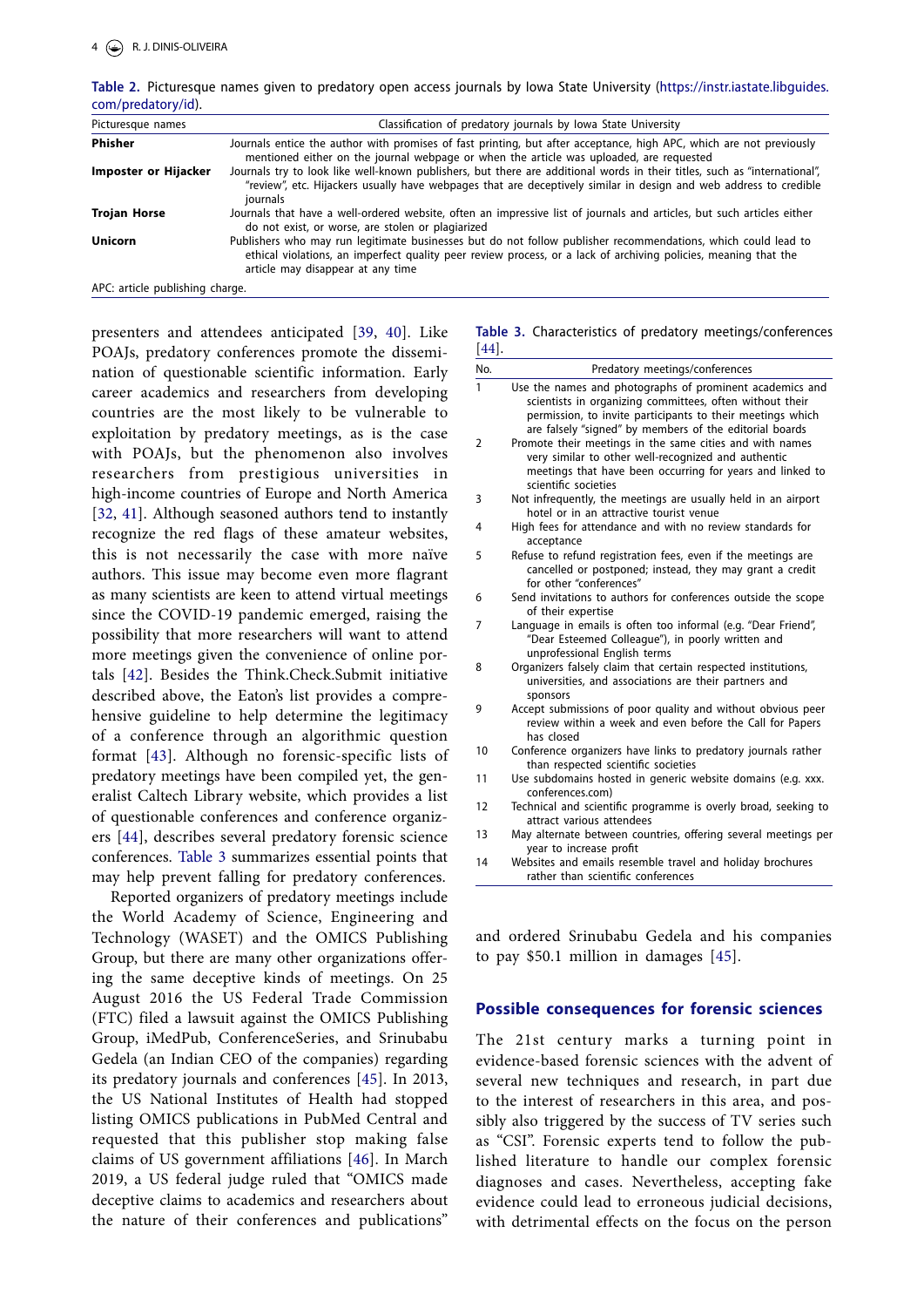<span id="page-5-1"></span><span id="page-5-0"></span>who is a victim of violence, which is, in broad sense, the major "object" of the forensic routine. Sometimes we must also discount and demystify aberrant theories that flourish in predatory forensic literature that has not been fully scrutinized. Such consequences can last for decades and have long-term global repercussions. These consequences can be even more harmful if the article was published in legitimate journals and then proved to be misconduct, as occurred with measles vaccination [[24](#page-7-3), [47,](#page-7-26) [48](#page-7-27)]. Those not aware of the drawbacks of bibliometrics may base their claims on "polluted theories" and "pseudoscientific evidence" simply because they are published in a "scientific journal". Indeed, for a lawyer, judge or any other judicial professional, an article published by a POAJs can be almost undistinguishable from those produced by legitimate journals. From another perspective, a junior researcher who performs serious work, writes the scientific manuscript, and submits it unknowingly to a POAJs, will not receive the scientific recognition they deserve. Even worse, the junior researcher may see their name linked to dishonest publications, damaging their future career prospects and negatively affect the image and ranking of their countries and the chance of future publications in top journals. As a Department Director, I frequently review *curriculum vitae* for proposed integration in forensic academy and research institutions. I immediately scrutinize the source of the author's publications, since I feel that if they are produced in predatory journals, something is wrong as far as the researcher's integrity, credibility and scientific values [\[4\]](#page-6-1).

<span id="page-5-2"></span>In Portugal, we have a proverb that can be roughly translated as follows: "tell me what you got and where you got it and I will tell you how much it is worth". In other words, without proper assessment of academic and research outputs of researchers, the truth of professional advancement may be distorted. One study demonstrated that the majority of faculty researchers had published in POAJs, and there was a positive correlation between predatory publications and receipt of internal research awards [[49](#page-7-28)]. This paper did not assess whether poor quality data of POAJs have already been used to sustain court decisions. Post-publication peer review is raising awareness of the phenomenon and may contribute to introducing changes and positive reforms. Nevertheless, this review highlights that predatory publishing is prevalent in the broad field of forensics, as shown by the high number of retrieved publishers and journals in the archived but regularly updated versions of the original Jeffrey Beall's list for publishers (last updated March 7, 2021) and of the Standalone list for journals not included in a publisher (last update February 5, 2021), both freely accessible online [\[29](#page-7-8)]. Although the exact number was not possible to estimate, POAJs seem to exceed the number of genuine forensic sciences journals. It should also be noted that many other journals not having "forensic," "legal," "law" or "justice" in their titles are publishing forensic results in specific areas such as toxicology, genetics, medicine, etc., suggesting that the actual number of POAJs in the field may be even higher.

Although typically POAJs become repositories for low quality scientific articles, it is possible that some legitimate articles occur within POAJs, since at the time of submission, the well-intentioned authors believed that they were dealing with a reputable journal. Forensic experts with a scientific background in bibliometrics are certainly more capable of producing higher quality forensic reports by selecting and interpreting published scientific results and avoiding counterfeit science.

#### **Conclusion**

<span id="page-5-3"></span>The open access model is a noble one. Still, it has rapidly paved the way for opportunistic predatory publishers who threaten the credibility of science, as claimed in a joint statement from three prominent medical writing societies [[50](#page-7-29)]. This movement has also led to negative publicity for open access journals that use APC. Indeed, the payment of APC is a double-edged sword business model for journals, since such payment inevitably generates a conflict of interest, given that the journal may be incentivized financially to accept papers as a means of increasing revenue. Nevertheless, authors should be aware that many credible journals require an APC payment for legitimate reasons.

<span id="page-5-5"></span><span id="page-5-4"></span>Publishing in and sitting on an editorial board of POAJs can damage a researcher's reputation as well as that of their affiliated institution. As they embark on their careers, I always inform my students and junior faculty that after their first appearance in a scientific congress with an abstract or as an author of an article, they will be inundated with invitations to submit their work for publication in any number of "new" open access online journals. I encourage them to ignore devious invitations and implore them not to fall into the trap of this dark side of science [[51,](#page-7-30) [52\]](#page-7-31). Besides using the lists described above, another excellent way to track POAJs or predatory conferences is by searching for their record on Google and cross-referencing their names with the word "predatory". If the journal or conference is questionable, this search will likely reveal previous experiences shared by other authors, alerting naïve researchers to their perils.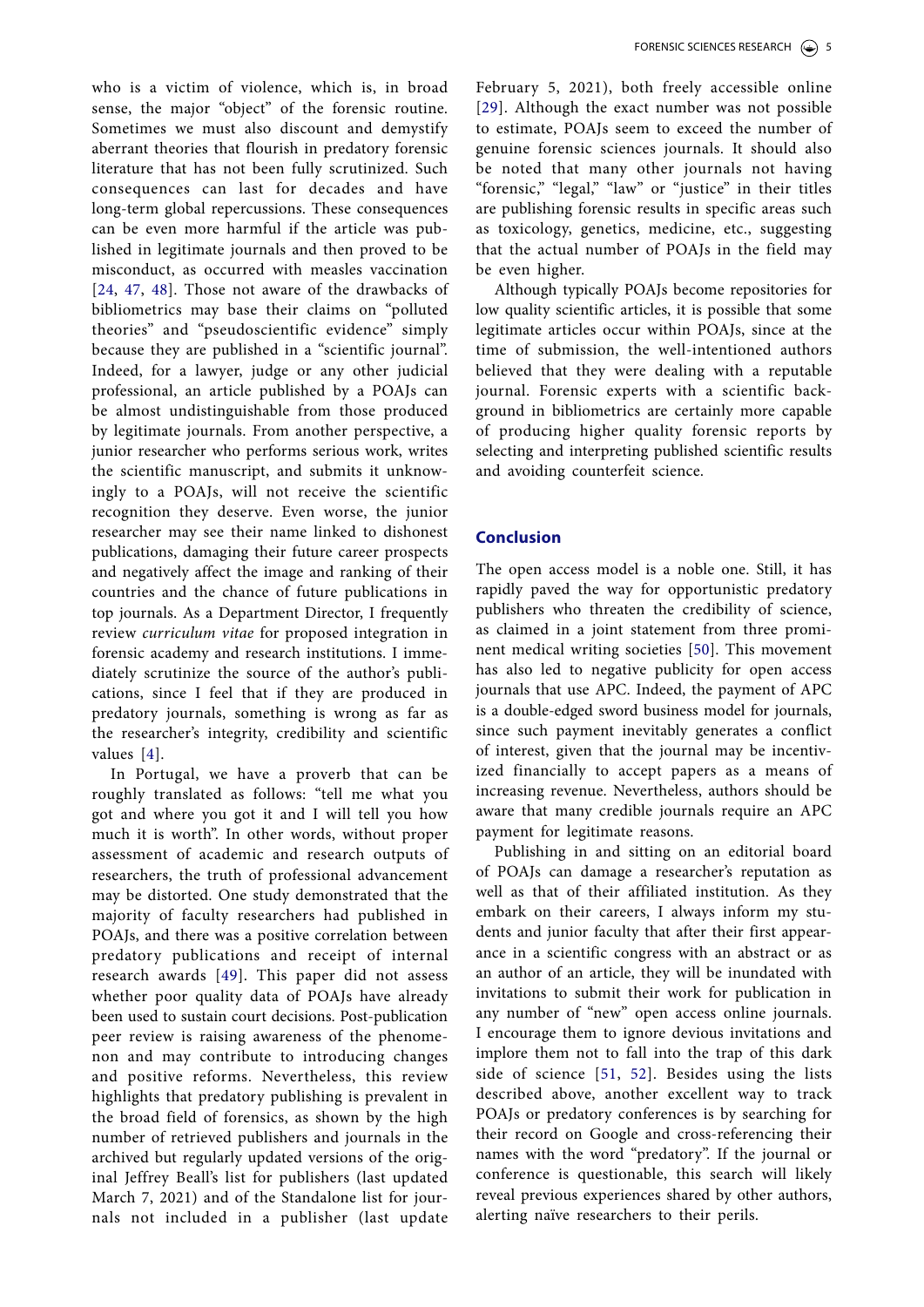Hijacked journals also represent a formidable threat to research integrity, abusing as POAJs, of the open access publishing model. The term "hijacked journals" is used to describe fake websites that mimic authentic and reputable journals and their websites, abusing both established names and identities such as the ISSN with the sole purpose of financial exploitation [[53,](#page-7-32) [54\]](#page-7-33). They have a clearer criminal nature since the mechanism is typical of theft and/or robbery, while financial exploitation of the POAJs comes only from the APC.

<span id="page-6-15"></span>Establishing a consensus definition of POAJs and predatory conferences could be a starting point for implementing policies and educational initiatives to reduce such submissions, particularly because of the vulnerability of young, inexperienced researchers who are eager to publish and suffering from anxiety to increase the number of publications in a short time, especially those coming from developing countries [[41\]](#page-7-20). Junior researchers currently receive little education in research integrity, which is a serious problem. Such education should include lessons in how to use bibliometric tools, and support for navigating journal selection and submission processes [[20\]](#page-6-13). Most important for an author considering publishing in a specific journal is scrutinizing the journal's legitimacy and keeping eyes open for clues. Unfortunately, no list of POAJs and predatory meetings in forensic sciences research has yet been compiled. Since forensic researchers often publish in journals not specific to forensics, the general lists noted above offer a good starting point for revealing predatory practices seeking to attract authors in our field. In any case, authors, publishers, and universities should work together to improve the transparency and integrity of science.

#### **Acknowledgment**

The author would like to acknowledge the editorial support, namely the constructive review of the manuscript and raised comments.

#### **Compliance with ethical standards**

Not applicable.

#### **Disclosure statement**

The author has no conflicts of interest to declare.

#### **Funding**

The author has no relevant affiliations or financial involvement with any organization or entity with a financial interest in or financial conflict with the subject matter or materials discussed in the manuscript. The potential conflicts include employment, consultancies, honoraria, stock ownership or options, expert testimony, grants, or patents received or pending, and royalties.

#### **ORCID**

*Ricardo Jorge Dinis-Oliveira* [http://orcid.org/0000-0001-](http://orcid.org/0000-0001-7430-6297) [7430-6297](http://orcid.org/0000-0001-7430-6297)

#### <span id="page-6-16"></span>**References**

- <span id="page-6-0"></span>[[1](#page-1-3)] Cobey KD, Grudniewicz A, Lalu MM, et al. Knowledge and motivations of researchers publishing in presumed predatory journals: a survey. BMJ Open. 2019;9:e026516.
- [[2](#page-1-3)] Franco EL. The downside of the shifting paradigm of scholarly publishing in the biomedical sciences: Predatory publishing. J Obstet Gynaecol Can. 2017;39:513–515.
- [[3](#page-1-3)] Dinis-Oliveira RJ. The *h*-index in life and health sciences: advantages, drawbacks and challenging opportunities. CDRR. 2019;11:82–84.
- <span id="page-6-1"></span>[[4](#page-1-4)] Dinis-Oliveira RJ. COVID-19 research: pandemic *versus* "paperdemic", integrity, values and risks of the "speed science". Foren Sci Res. 2020;5:174–187.
- [[5](#page-1-4)] Mehra MR, Ruschitzka F, Patel AN. Retraction— Hydroxychloroquine or chloroquine with or without a macrolide for treatment of COVID-19: a multinational registry analysis. Lancet. 2020;395:1820.
- [[6](#page-1-4)] Mehra MR, Desai SS, Kuy S, et al. Retraction: cardiovascular disease, drug therapy, and mortality in COVID-19. N Engl J Med. 2020;382:2582.
- <span id="page-6-2"></span>[[7](#page-1-5)] Dinis-Oliveira RJ, Magalhães T. Teaching and learning based on peer review: a realistic approach in forensic sciences. F1000Res. 2016;5:1048.
- <span id="page-6-3"></span>[[8](#page-1-6)] Bartholomew RE. Science for sale: the rise of predatory journals. J R Soc Med. 2014;107:384–385.
- <span id="page-6-14"></span>[[9](#page-1-6)] Beall J. What I learned from predatory publishers. Biochem Med (Zagreb). 2017;27:273–278.
- <span id="page-6-8"></span>[[10](#page-1-6)] Byard RW. The forensic implications of predatory publishing. Forensic Sci Med Pathol. 2016;12:391–393.
- <span id="page-6-9"></span>[[11](#page-1-6)] Clark J, Smith R. Firm action needed on predatory journals. BMJ. 2015;350:h210.
- [[12](#page-1-6)] Mathew RP, Patel V, Low G. Predatory journals—the power of the predator *versus* the integrity of the honest. Curr Probl Diagn Radiol. 2021. doi: 10.1067/j. cpradiol.2021.07.005
- <span id="page-6-4"></span>[[13](#page-1-7)] Truth F. Pay big to publish fast: academic journal rackets. J Crit Educ Policy Stud. 2012;10:54–105.
- <span id="page-6-5"></span>[[14](#page-1-8)] Shen C, Björk B-C. 'Predatory' open access: a longitudinal study of article volumes and market characteristics. BMC Med. 2015;13:230.
- <span id="page-6-6"></span>[[15](#page-2-0)] Sorokowski P, Kulczycki E, Sorokowska A, et al. Predatory journals recruit fake editor. Nature. 2017;543:481–483.
- <span id="page-6-7"></span>[[16](#page-2-1)] Bohannon J. Who's afraid of peer review? Science. 2013;342:60–65.
- <span id="page-6-10"></span>[[17](#page-2-2)] Lalu MM, Shamseer L, Cobey KD, et al. How stakeholders can respond to the rise of predatory journals. Nat Hum Behav. 2017;1:852–855.
- <span id="page-6-11"></span>[[18](#page-2-3)] Moher D, Srivastava A. You are invited to submit.... BMC Med. 2015;13:180.
- <span id="page-6-12"></span>[[19](#page-2-4)] Beall J. Predatory publishers are corrupting open access. Nature. 2012;489:179.
- <span id="page-6-13"></span>[[20](#page-2-5)] Cobey KD, Lalu MM, Skidmore B, et al. What is a predatory journal? A scoping review. F1000 Res. 2018;7:1001.